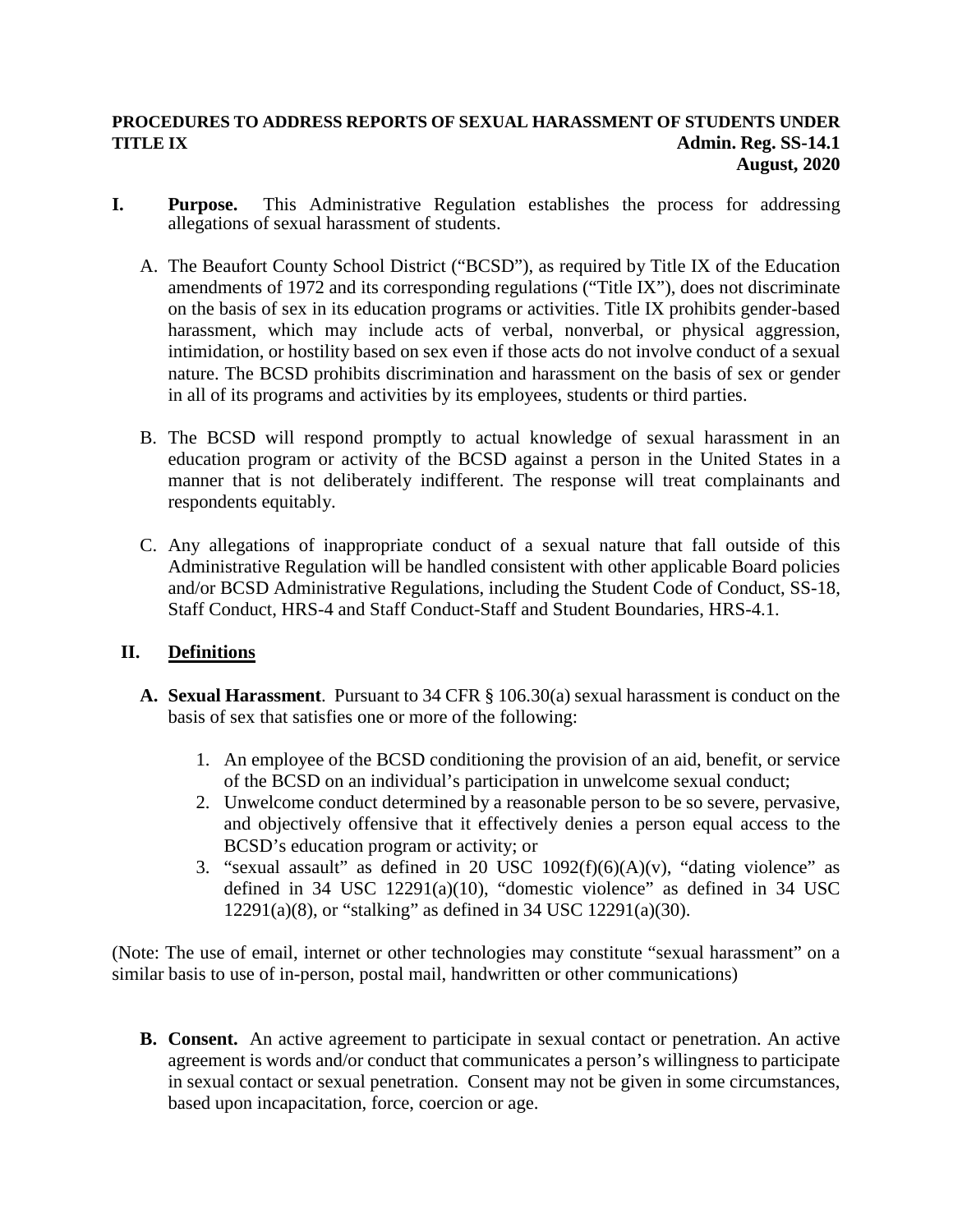- **C. Education program or activity.** Pursuant *to* 34 CFR § 106.44(a), education program or activity includes any locations, events or circumstances over which the BCSD exercised substantial control over both the alleged harasser (respondent) and the context in which the harassment occurred.
- **D. Formal complaint***.* Pursuant to 34 CFR § 106.30(a), a document filed by a complainant or signed by the Title IX coordinator alleging sexual harassment against a respondent and requesting that the BCSD investigate the allegation of sexual harassment. The factors that a Title IX coordinator may consider when determining whether to sign a formal complaint include, but are not limited to:
	- 1. Whether there have been other reports of sexual harassment or other relevant misconduct concerning the same Respondent;
	- 2. Whether or not the incidents occurred while the Respondent was a BCSD student or employee;
	- 3. Whether the Respondent threatened further sexual harassment or other misconduct against the Complainant or others;
	- 4. Whether the alleged sexual harassment was committed by multiple perpetrators;
	- 5. The ages and roles of the Complainant and the Respondent;
	- 6. Whether the BCSD can pursue the investigation without the participation of the Complainant (e.g., whether there are other available means to obtain relevant evidence of the alleged sexual harassment such as security cameras or physical evidence):
	- 7. Whether the report reveals a pattern of perpetration (e.g., perpetration involving illicit use of drugs or alcohol) at a given location or by a particular group.
- **E. Complainant***.* A complainant is an individual who is alleged to be the victim of conduct that could constitute sexual harassment. A parent or legal guardian who has the legal authority to act on behalf of his or her child may act as the complainant and file a complaint on behalf of his or her child.
- **F. Respondent.** A respondent is an individual who has been reported to be the perpetrator of conduct that could constitute sexual harassment.
- **G. Days.**Any reference to days means a day on which the BCSD is open.
- **H. Actual Knowledge**. Pursuant to 34 CFR § 106.30(a), actual knowledge of sexual harassment means notice of sexual harassment or allegations of sexual harassment to the BCSD's Title IX coordinator or *any* BCSD employee.
- **H. Burden of Proof**. The term "Burden of Proof" means the BCSD will use the preponderance of evidence standard to determine responsibility.

# **III. Role of Title IX Coordinator**

1. Pursuant to 34 CFR § 106.8(a), the BCSD administration will designate a Title IX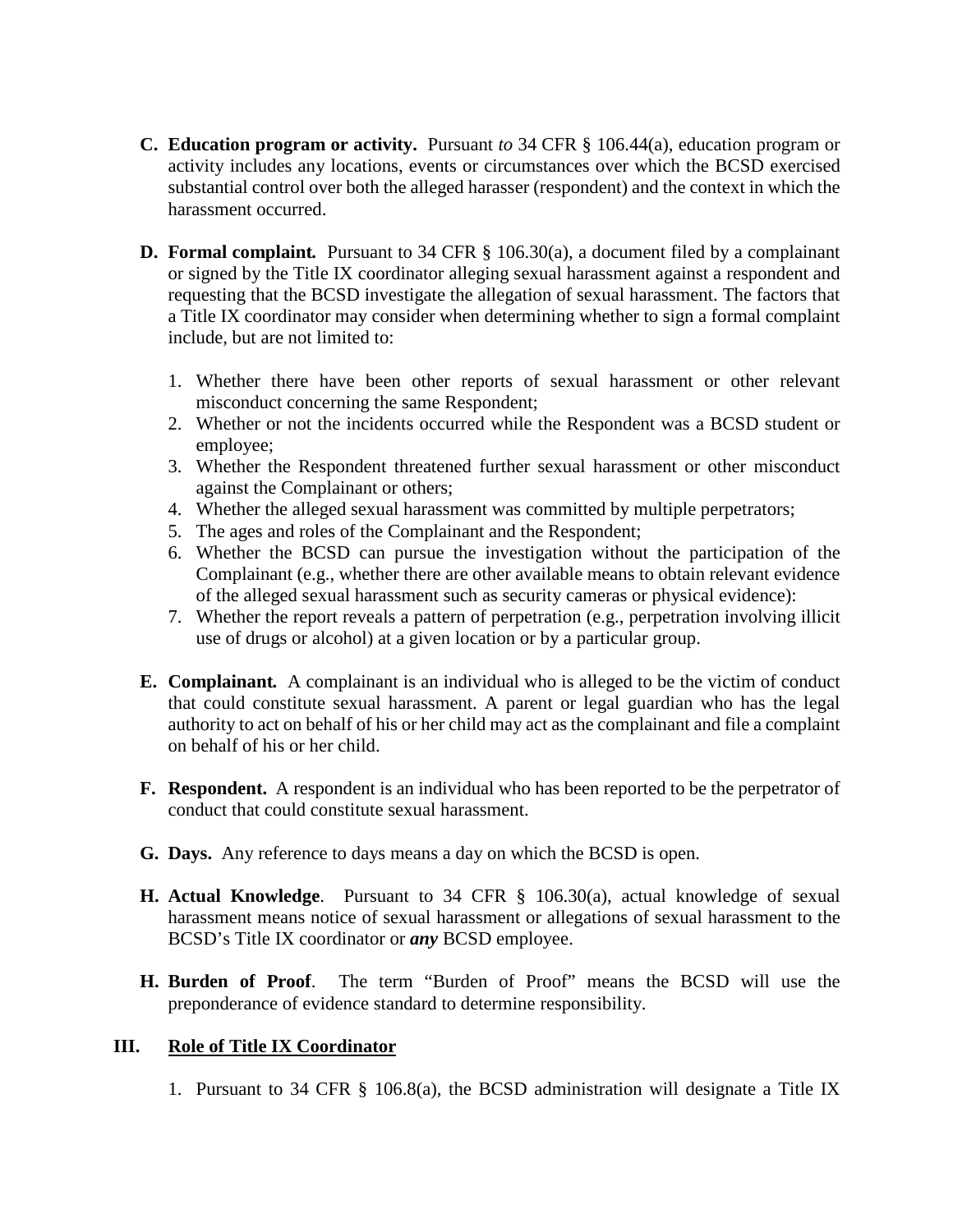coordinator. The Superintendent authorizes the Title IX coordinator to coordinate the BCSD's required efforts under the law.

- 2. The Title IX coordinator's name or title, email address, office address and telephone number will be posted on the BCSD's website and will be included in any handbook provided to employees, students and parents or legal guardians.
- 3. The Title IX Coordinator for student reports of sexual harassment is Lakinsha R. Swinton, Director of Student Services, Post Office Drawer 309, 2900 Mink Point Boulevard, Beaufort, SC 29901. Ms. Swinton's office phone number is (843) 322-5451 and her mobile phone number is (843) 441-4648. Her facsimile number is (843) 322- 5425. Ms. Swinton's email is Lakinsha.Swinton@beaufort.k12.sc.us.
- **IV. Notice requirement.** Pursuant to 34 CFR § 106.8, in addition to providing notice of the Title IX coordinator's name and contact information, the administration will also provide notice of the BCSD's nondiscrimination policy and grievance procedures, including how to file or report sexual harassment and how the BCSD will respond to applicants for admission and employment, students, and parents or legal guardians.
- **V. Training.** Pursuant to 34 CFR § 106.45(b), the BCSD administration will ensure that Title IX coordinators, investigators, decision makers, and any person who facilitates an informal resolution process, receive training on the definition of sexual harassment, the scope of the BCSD's education program or activity, how to conduct an investigation and grievance process, appeals, and informal resolution processes, and how to serve impartially, including by avoiding prejudgment of the facts at issue, conflicts of interest, and bias. The decision makers must also receive training on issues of relevance of questions and evidence. The investigators must also receive training on issues of relevance to create an investigative report that fairly summarizes relevant evidence. The administration will make training materials used to train Title IX coordinators, investigators, decision-makers, and any person who facilitates an informal resolution process publicly available on the BCSD's website. All BCSD staff members will be trained regarding sexual harassment procedures and required reporting procedures as required by the federal regulations.
- **VI. Reporting Allegations**. Pursuant to 34 CFR § 106.8(a), any person may report sex discrimination, including sexual harassment, regardless of whether the person is the alleged victim of the reported conduct, in person, by mail, by telephone, or by email. The report can be made at any time, including during non-business hours, by using the telephone number or email address, or by mail to the office address, listed for the Title IX coordinator.
- **VII. Supportive Measures.** Pursuant to 34 CFR § 106.30(a), the Title IX Coordinator must promptly contact the complainant (alleged victim) to discuss the availability of supportive measures, consider the complainant's wishes with respect to supportive measures, inform the complainant of the availability of supportive measures with or without the filing of a formal complaint, and explain the process for filing a formal complaint.
	- **A.** Supportive measures are non-disciplinary, non-punitive, individualized services,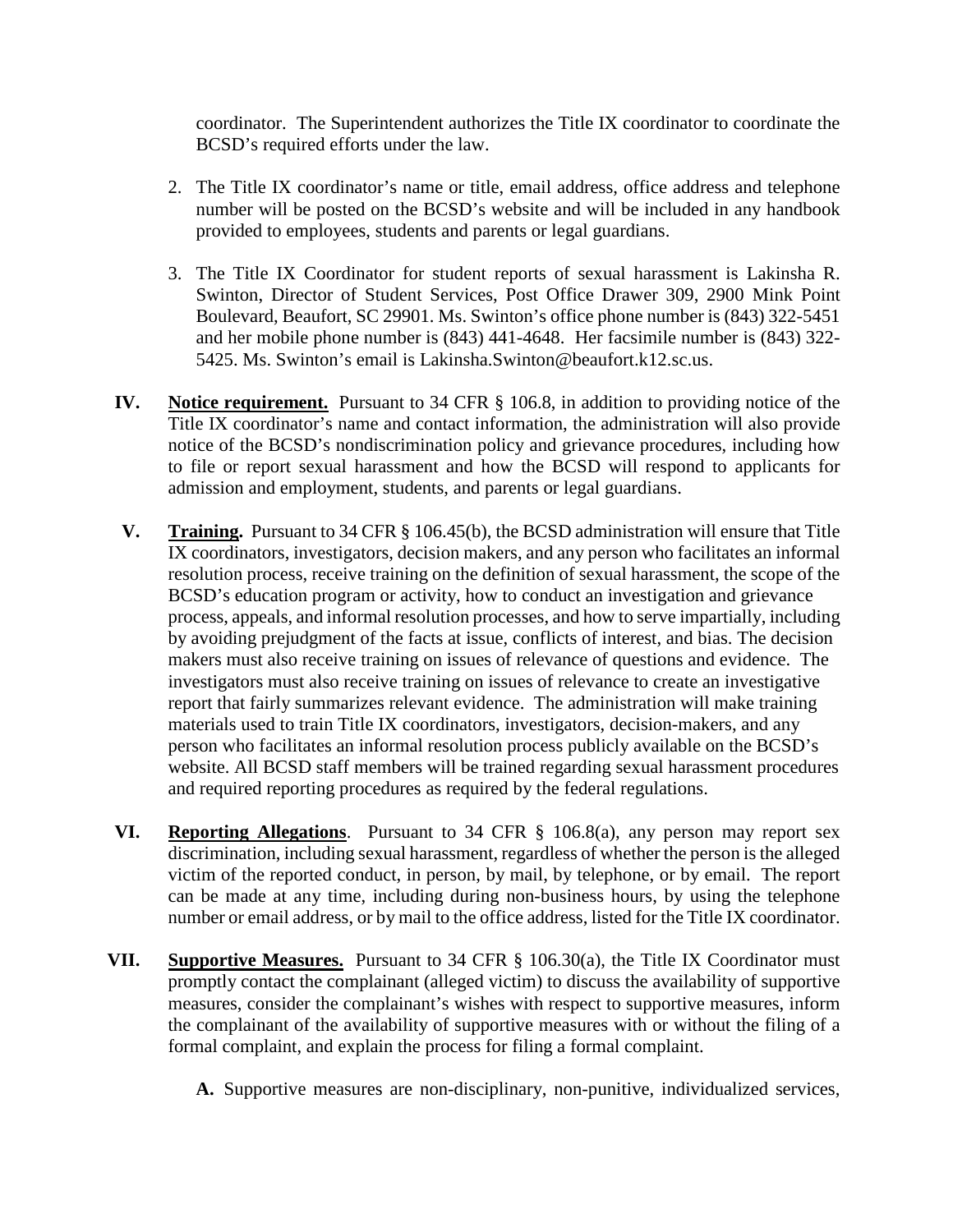offered as appropriate, as reasonably available, and without charge to a complainant or a respondent before or after the filing of a formal complaint, or where no formal complaint has been filed. Confidentiality of supportive measures must be maintained to the extent that maintaining confidentiality would not impair the ability of the BCSD to provide the supportive measures. (Examples may include counseling, course modification, scheduling changes, mutual restrictions on contact between the parties, and increased monitoring or supervision).

- **B.** The Title IX Coordinator's prompt response (to offer supportive measures) is required regardless of whether a formal complaint is filed.
- **C.** Supportive measures offered should be documented.

#### **VIII. Response to a Formal Complaint**. Pursuant to 34 CFR § 106.45(b)(1), The BCSD's grievance process will:

- **A.** Treat parties equitably.
- **B.** Require an objective evaluation of all relevant evidence, including both inculpatory and exculpatory evidence.
- **C.** Require that any person designated as a Title IX coordinator, investigator, decisionmaker, or any person designated to facilitate an informal process not have a conflict of interest against complainants or respondents generally or against the particular complainant and respondent. The BCSD will ensure required training is provided to these individuals.
- **D.** Include a presumption that the respondent is not responsible for the alleged conduct until a determination has been made at the conclusion of the grievance process.
- **E.** Include reasonably prompt time frames for conclusion of the grievance process.
- **F.** Describe or list the possible disciplinary outcomes and remedies that may be implemented following a determination of responsibility. The Student Code of Conduct, SS-18, provides possible disciplinary outcomes for offenses concerning sexual harassment involving students in the Progressive Disciplinary Matrix. Additionally, Staff Conduct, HRS-4, and Staff Conduct – Staff and Student Boundaries, HRS-4.1, provide possible disciplinary outcomes for offenses concerning sexual harassment involving staff with students.
- **G.** Include the procedures and permissible reasons for appeal by a respondent or a complainant.
- **H.** Describe the range of supportive measures available to complainants and respondents.
- **I.** Not require, allow or use evidence or questions that constitute or seek legally privileged information, unless the privilege is waived.
- **IX. Written Notice**. Pursuant to 34 CFR § 106.45(b)(2), upon receipt of a formal complaint, the BCSD must provide written notice to all known parties in sufficient time to give the respondent time to prepare a response before an initial interview. Written notice must include: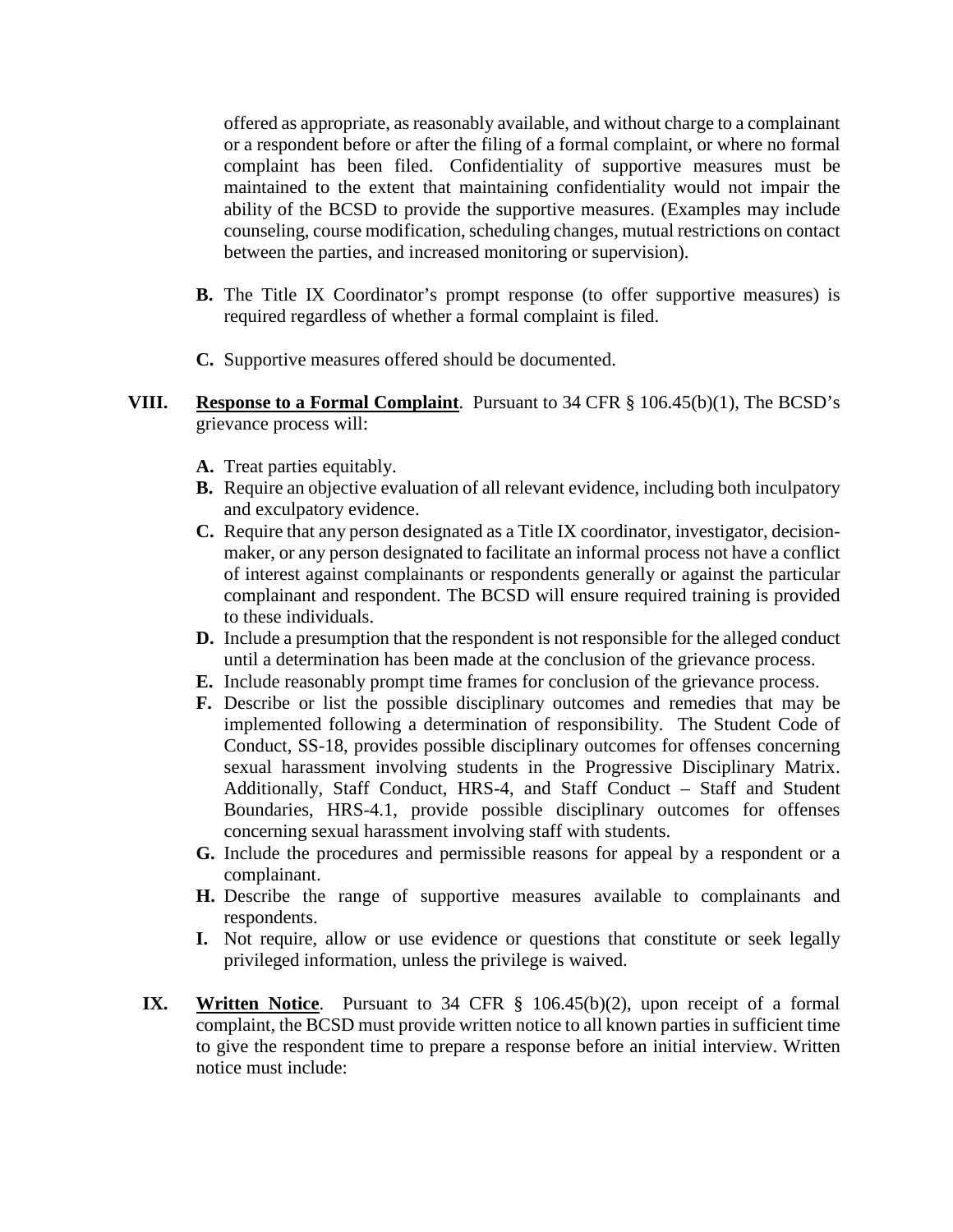- 1. Notice of grievance process, including any informal resolution process;
- 2. Notice of the allegations, including sufficient detail (i.e., names of known parties, the conduct alleged to be sexual harassment, and the date and location of the alleged conduct, if known) to allow the respondent to prepare a response;
- 3. Statement that the respondent is presumed not responsible for the conduct and that responsibility will be determined at the conclusion of the grievance process;
- 4. Notice of the parties' right to have an advisor (who may be, but is not required to be, an attorney) and to inspect and review evidence; and
- 5. Notice of any provision in the code of conduct that prohibits knowingly making false statements or providing false information in the grievance process.
- **X. Dismissal of Complaint**. Pursuant to 34 CFR § 106.45(b)(3), the BCSD administration will investigate the allegations in a formal complaint.
	- **A.** The complaint *must* be dismissed if the allegations:
		- 1. would not constitute sexual harassment as defined in § 106.30, even if proved;
		- 2. did not occur in the BCSD's education program or activity; or
		- 3. did not occur against a person in the United States.
	- **B.** The complaint *may* be dismissed:
		- **1.** if the complainant notifies the Title IX coordinator in writing at any time that he or she wishes to withdraw the complaint or any allegations in it;
		- **2.** if the respondent's enrollment or employment ends, or;
		- **3.** if specific circumstances prevent the BCSD from gathering evidence sufficient to reach a determination.
	- **C.** The BCSD will promptly send written notice of dismissal and reasons for dismissal simultaneously to parties. Such a dismissal does not preclude action under other provisions of the BCSD's administrative regulations involving student conduct and staff conduct listed in Article VII.F. above.
- **XI. Investigation Process**. Pursuant to 34 CFR § 106.45(b)(5), when investigating a complaint, the investigator will:
	- **A.** Ensure that the burden of proof and of gathering evidence rests on the BCSD rather than the parties, except that certain treatment records cannot be obtained without voluntary, written consent from the party or parent;
	- **B.** Provide an equal opportunity for the parties to present witnesses and evidence;
	- **C.** Not restrict either party's ability to discuss the allegations or gather and present relevant evidence;
	- **D.** Provide the parties with the same opportunities to have others present during interviews or other related proceedings, including an advisor who may, but is not required to be, an attorney (the BCSD may establish restrictions regarding the extent to which the advisor may participate in the proceedings, as long as the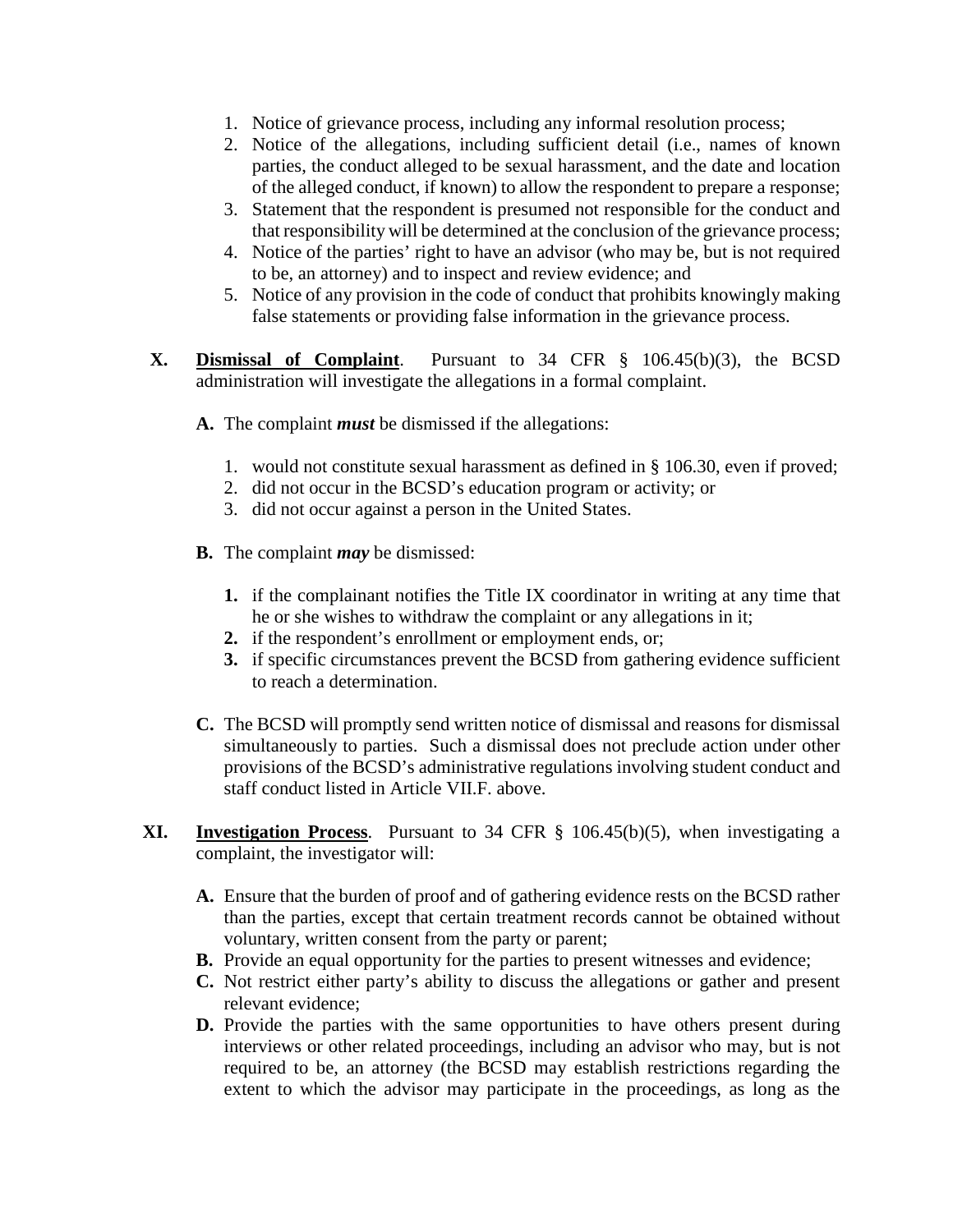restrictions apply equally to both parties);

- **E.** Provide to a party who is invited or expected to attend, written notice of the date, time, participants, purpose and location of any investigative interview or other meeting with enough time to allow the party to prepare to participate;
- **F.** Provide both parties and advisors, if any, an equal opportunity to review all evidence that is directly related to the allegations in the formal complaint, including evidence on which the BCSD does not intend to rely and any inculpatory or exculpatory evidence from any source; such evidence must be provided prior to the completion of the final investigation and in time to give the parties at least 10 days to prepare a written response, which the investigator must consider prior to completing the investigation report; and
- **G.** Prepare a written investigation report that fairly summarizes the relevant evidence and provide the report to the parties and their advisors, if any, at least 10 days before the decision maker makes a determination of responsibility.
- **XII. Determination of responsibility by decision maker**. Pursuant to 34 CFR § 106.45(b)(7), after the investigator has sent the investigative report to the parties, and before a determination has been made regarding responsibility, the decision maker will:
	- **A.** Provide each party 10 days to respond to the investigative report and the opportunity to submit written, relevant questions that the party wants asked of another party or witness;
	- **B.** Provide each party with the answers to written questions; and
	- **C.** Provide for limited follow-up questions from each party.
	- **D.** The decision maker, who cannot be the investigator or the Title IX coordinator, will apply the BCSD's preponderance of the evidence standard and issue a written determination of responsibility that:
		- 1. Identifies the allegations that potentially constitute sexual harassment;
		- 2. Describes the BCSD's procedural steps taken from the receipt of the complaint through the determination;
		- 3. Includes findings of fact supporting the determination;
		- 4. Includes conclusions regarding the application of the BCSD's code of conduct to the facts;
		- 5. Includes a statement of, and a rationale for, the result as to each allegation, including a determination of responsibility, any disciplinary sanctions, and whether remedies to restore or preserve equal access to the BCSD's education program or activity will be provided to the complainant; and
		- 6. Includes procedures and permissible bases for the complainant and respondent to appeal. The written determination must be provided to the parties simultaneously.
		- 7. Explains to the other party proposing the questions any decision to exclude a question as not relevant.
- **XIII. Appeals Process**. Pursuant to 34 CFR § 106.45(b)(8), within 10 days of receipt of the determination, either party may appeal a determination of responsibility, or the BCSD's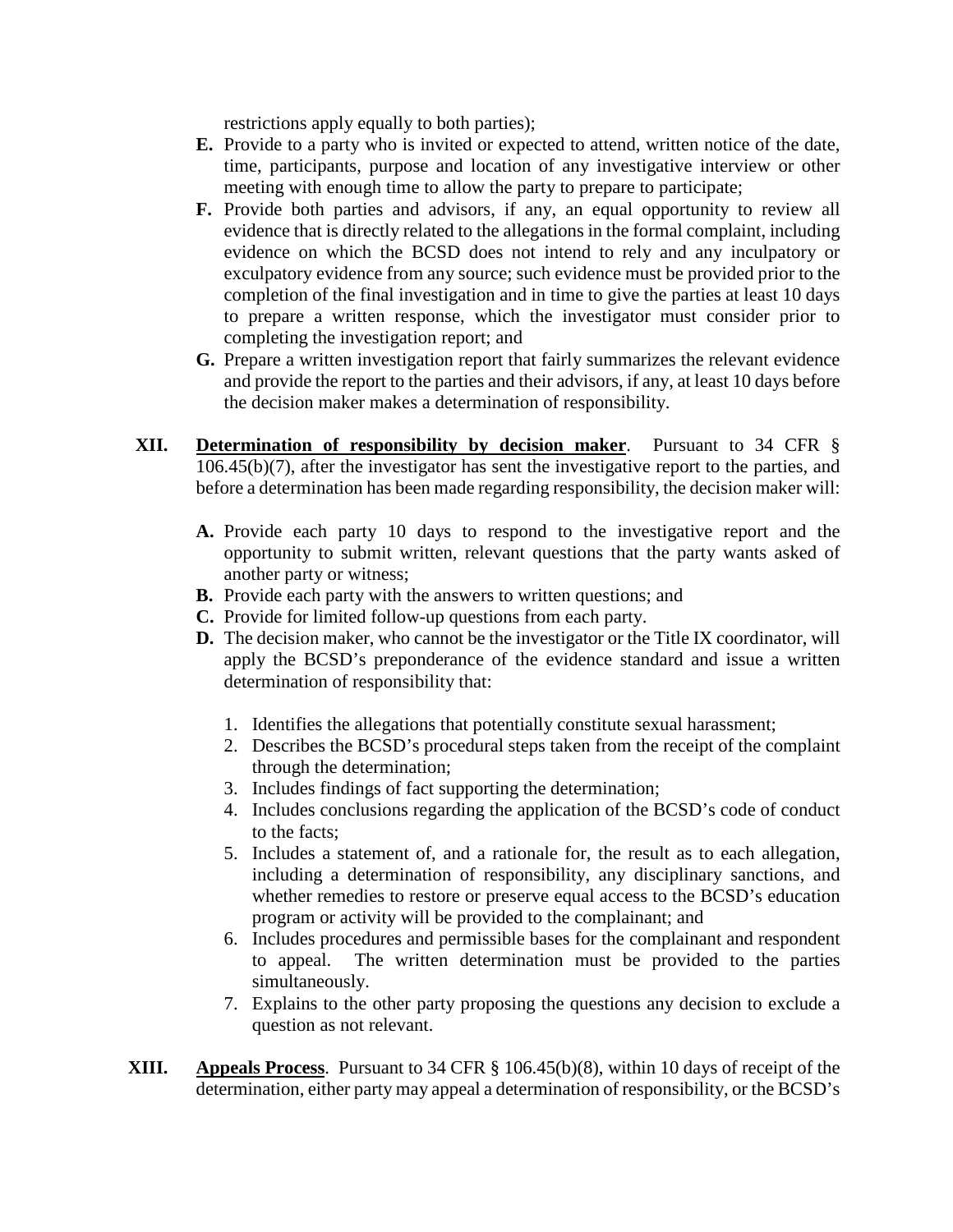dismissal of a formal complaint or any allegations therein, for the following reasons:

- **A.** A procedural irregularity that affected the outcome;
- **B.** New evidence that was not reasonably available at the time of determination and could affect the outcome; or
- **C.** Conflict of interest on the part of the Title IX coordinator, investigator, or decision maker that affected the outcome.
- **D.** For all appeals, the BCSD will provide written notice to both parties of the appeal and provide both parties an equal opportunity to submit a written statement in support of, or challenging, the determination. The parties will have five days to provide their written response.
- **E.** The appeal must result in a written decision that must be provided to both parties simultaneously.
- **F.** The decision maker for the appeal cannot be the same person as the decision maker that reached the determination regarding responsibility or dismissal, the investigator, or the Title IX coordinator; cannot have a conflict of interest; and must receive training (outlined in 34 CFR  $\S$  106.45(b)(1)(iii)).
- **XIV. Informal Resolution**. Pursuant to 34 CFR § 106.45(b)(9), the BCSD cannot offer to facilitate an informal resolution process unless a formal complaint of sexual harassment is filed. At any point during the formal complaint process, the BCSD may offer to facilitate an informal process that does not require a full investigation, provided both parties are given the required notice of rights, and they consent. This process cannot be used in the context of a complaint that an employee harassed a student. Additionally, at any point prior to agreeing to a resolution, any party has the right to withdraw from the informal resolution process and resume the grievance process.
- **XV. Emergency removal/administrative leave**. Pursuant to 34 CFR § 106.44, in cases in which an employee is a respondent, the BCSD may place that employee on administrative leave during the pendency of an investigation and grievance process.

In cases in which a student is a respondent, the BCSD may remove, on an emergency basis, the respondent from the BCSD's educational program or activity provided the BCSD: (1) undertakes an individualized safety and risk analysis and determines that an immediate threat to the physical health or safety of any student or other individual arising from the allegations of sexual harassment justifies removal and (2) provides the respondent with notice and an opportunity to challenge the decision immediately following the removal. This provision does not modify any rights under the Individuals with Disabilities Education Act, Section 504 of the Rehabilitation Act of 1973, or the Americans with Disabilities Act.

**XVI. Recordkeeping**. Pursuant to 34 CFR § 106.45(b)(10), the BCSD will maintain records related to this policy for seven years. Specifically, the BCSD will maintain records pertaining to: (1) each investigation and determination; (2) any disciplinary sanctions imposed on respondent; (3) any remedies provided to the complainant; (4) any appeal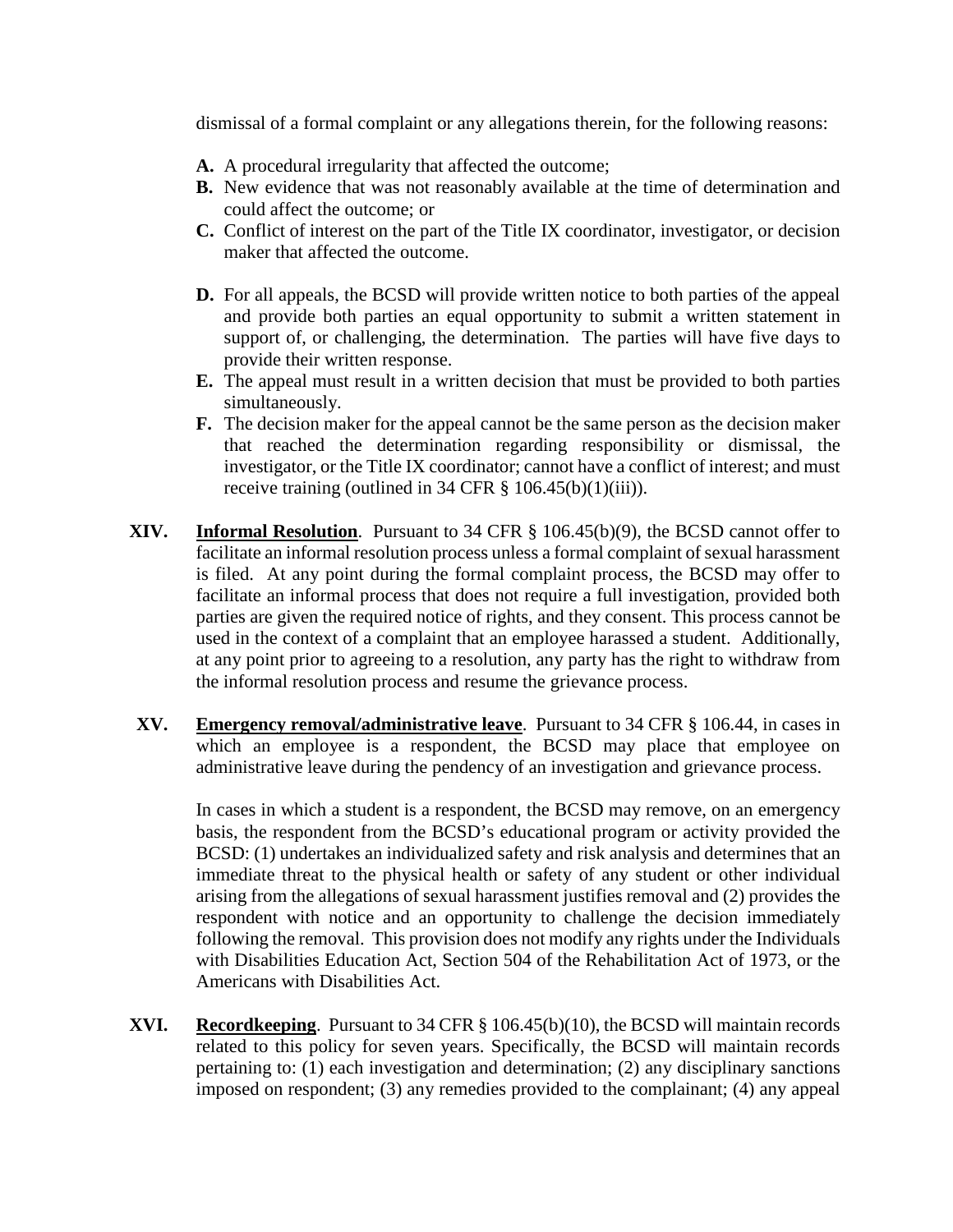and the result thereof; (5) any informal resolution and result; (6) any materials used to train Title IX coordinators, investigators, decision makers, and any person who facilitates an informal resolution process.

The BCSD shall also create and maintain records related to any action or supportive measures taken in response to a report or complaint of sexual harassment. The records shall document the basis for the BCSD's conclusion that its response was not deliberately indifferent and document that it has taken measures designed to restore or preserve equal access to the BCSD's educational programs or activities. If no supportive measures are provided, the BCSD shall document why such a response was not clearly unreasonable.

**XVII. Retaliation**. Pursuant to 34 CFR § 106.71, neither the BCSD nor any other person may intimidate, threaten, coerce or discriminate against any individual for the purpose of interfering with any right or privilege under Title IX or because the individual made a report, a complaint, testified, assisted, participated in, or refused to participate in any manner in an investigation or proceeding under this policy.

> The BCSD shall keep confidential the identity of any individual who made a report or complaint of sexual discrimination or sexual harassment, any complainant, any individual reported as a perpetrator, any respondent and any witness except as permitted under FERPA or as required to carry out the purposes of this policy and its procedures thereunder.

> Charging someone with making a materially false statement in bad faith, does not amount to retaliation, provided that a determination regarding responsibility alone is not sufficient to conclude that any party made a materially false statement in bad faith.

**XVIII**. **Timeline for process.** The grievance process will be completed within one hundred and twenty (120) days. Temporary delays and/or extensions of the time frames within this Administrative Regulation may occur for good cause. Written notice will be provided to the parties of the delay and/or extension of the time frames with explanation of the reasons for such action. Examples of good cause for delay/extensions include, but are not limited to, considerations such as the absence of a party, a party's advisor, or a witness; concurrent law enforcement activity; or the need for language assistance or accommodation of disabilities.

Adopted: August, 2020

Legal references:

A. Federal statutes:

- 1. Title IX of the Education Amendments of 1972, 20 USC § 1681, *et seq*. Prohibits discrimination on the basis of sex.
- 2. 34 CFR Section 106 *et seq.*
- 3. 42 U.S.C. 2000e Prohibits discrimination in employment on the basis of race, color,